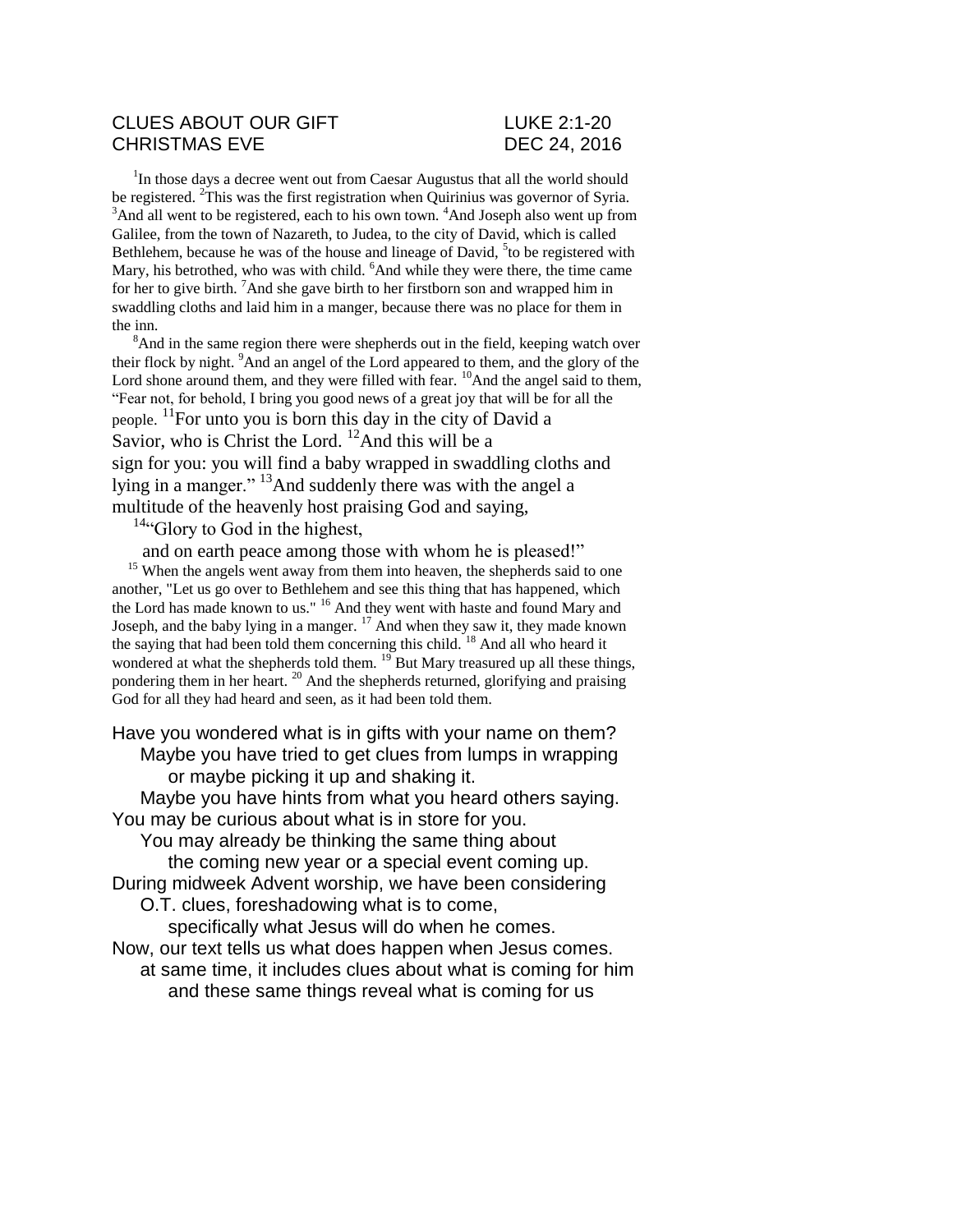and what God is giving us because of Jesus.

JESUS' BIRTH POINTS TO A RENEWED KINGDOM JESUS' BIRTH POINTS TO ENDURANCE AND SACRIFICE JESUS' BIRTH POINTS TO RECEIVING GLORY

## JESUS' BIRTH POINTS TO A RENEWED KINGDOM

<sup>4</sup>And Joseph also went up from Galilee, from the town of Nazareth, to Judea, to the city of David, which is called Bethlehem, because he was of the house and lineage of David,

<sup>10</sup>And the angel said to them, "Fear not, for behold, I bring you good news of a great joy that will be for all the people.  $\frac{11}{10}$  For unto you is born this day in the city of David a Savior, who is Christ the Lord.

Sometimes, even when you open a gift, you may wonder exactly what it is and what it is for.

- God has given us a Christ. This is the Greek word for Messiah, which is the Hebrew word for "anointed one."
	- In the O.T. three kinds of people were given special jobs by being anointed: prophets, priests and kings.

In midweek Advent worship we considered how Jesus is like prophets like Jonah & Daniel who were victorious in humility, priests like Melchizedek who was a representative of God. kings like David & Zerubbabel, through whom

God kept his promise of living with his people. When Jesus is born, it is emphasized he is from David's family, that is, he is the new king promised for God's people through whom God himself will rule his people.

What this gift means for us, then, is that we can trust God completely to take care of us, and when we trust him, he completely takes charge of us. Our desires & behavior are controlled by what he wants. As Paul's letter to Titus points out, God's gift causes us to

"renounce ungodliness and worldly passions, and to live self-controlled, upright, and godly lives This is great, but it also leads to something else.

## JESUS' BIRTH POINTS TO ENDURANCE AND SACRIFICE

<sup>1</sup>In those days a decree went out from Caesar Augustus that all the world should be registered.  ${}^{2}$ This was the first registration when Quirinius was governor of Syria. <sup>3</sup>And all went to be registered, each to his own town

<sup>6</sup>And while they were there, the time came for her to give birth. <sup>7</sup>And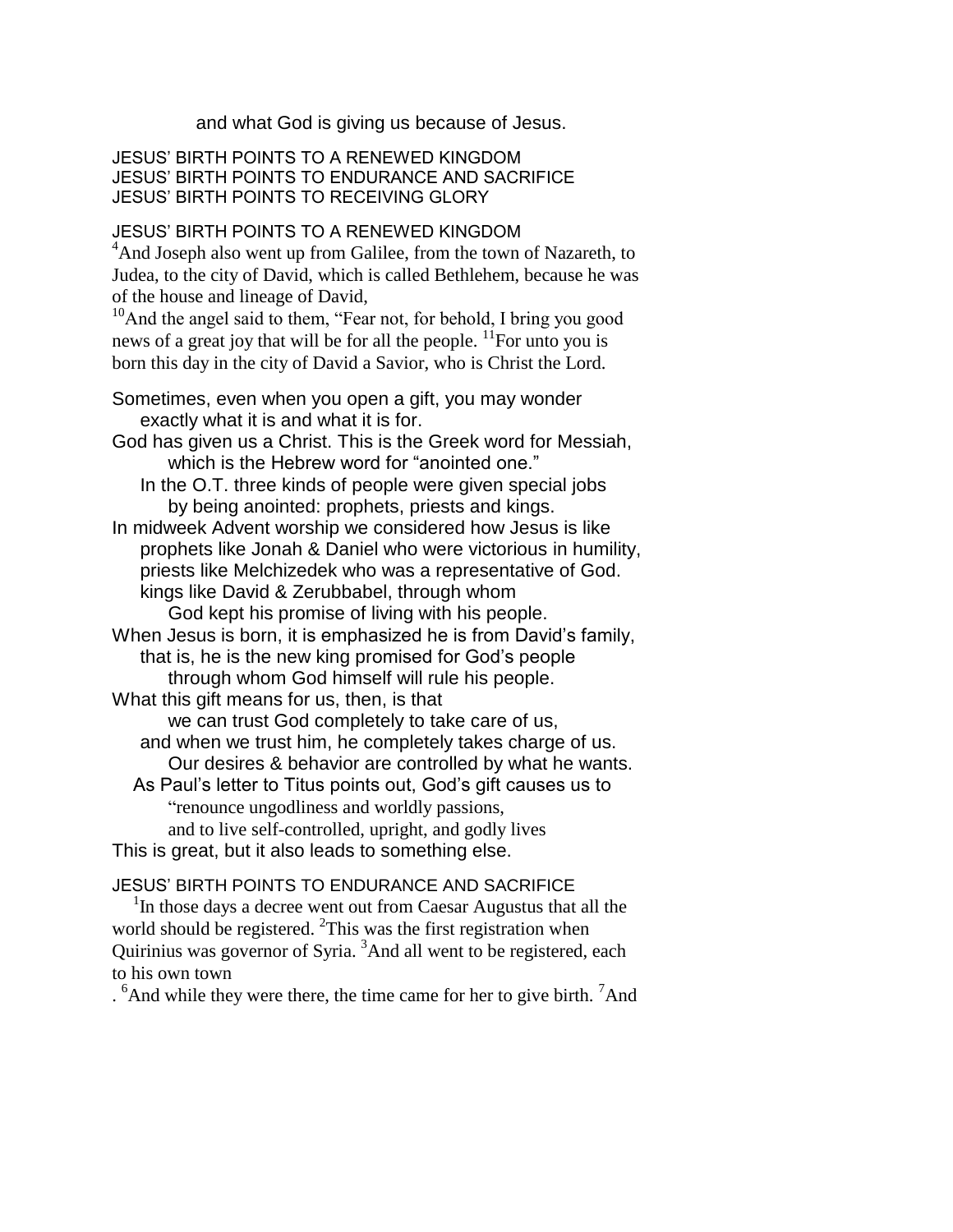she gave birth to her firstborn son and wrapped him in swaddling cloths and laid him in a manger, because there was no place for them in the inn.

If you had fancy scarf as gift, it may be wrapped in tissue paper, but if you had work boots, they might be in a cardboard box or heavy paper. This is a clue they are for tougher use. Jesus being found in manger is clue that he is in for a tough life including poverty, homelessness and rejection. The reason he was there instead of a well prepared crib was obedience to the Empire's census law. This is clue that Jesus, who is God, became man to live with us under law, not just human laws but God's law. This was tough work, but he was able to save us by keeping perfectly for us all God's rules for life we fail to keep. Another clue is presenting of this gift first to rough shepherds. Sheep watched by these shepherds, not far from Jerusalem, may have been destined to be sacrificed at the temple. The one they come to watch over in the manger is also destined to be a sacrifice. The other part of Jesus saving us was dying for our failures. The beginning of his life in a manger was a clue pointing to the end of his life on a cross. His life of endurance and suffering is a clue about what it means to live under him in his kingdom. This gift doesn't mean just fun & games, comfort & candy. There is hard work to do helping others, loving & forgiving, There are opposition & attacks from the devil to endure. There are sacrifices to be given up in order to keep the more valuable things God gives us. But, still, what Jesus brings is the most wonderful gift of all. It is not we ourselves may have guessed or expected, but it is more wonderful that we could have imagined.

JESUS' BIRTH POINTS TO RECEIVING GLORY

 $13$ And suddenly there was with the angel a multitude of the heavenly host praising God and saying, <sup>14"</sup>Glory to God in the highest, and on earth peace among those with whom he is pleased!"

Before shepherds ever see Jesus, they have very obvious clue about what kind of a gift he is: the Lord, God himself. Despite the kind of wrapping that hides it, he is glorious.